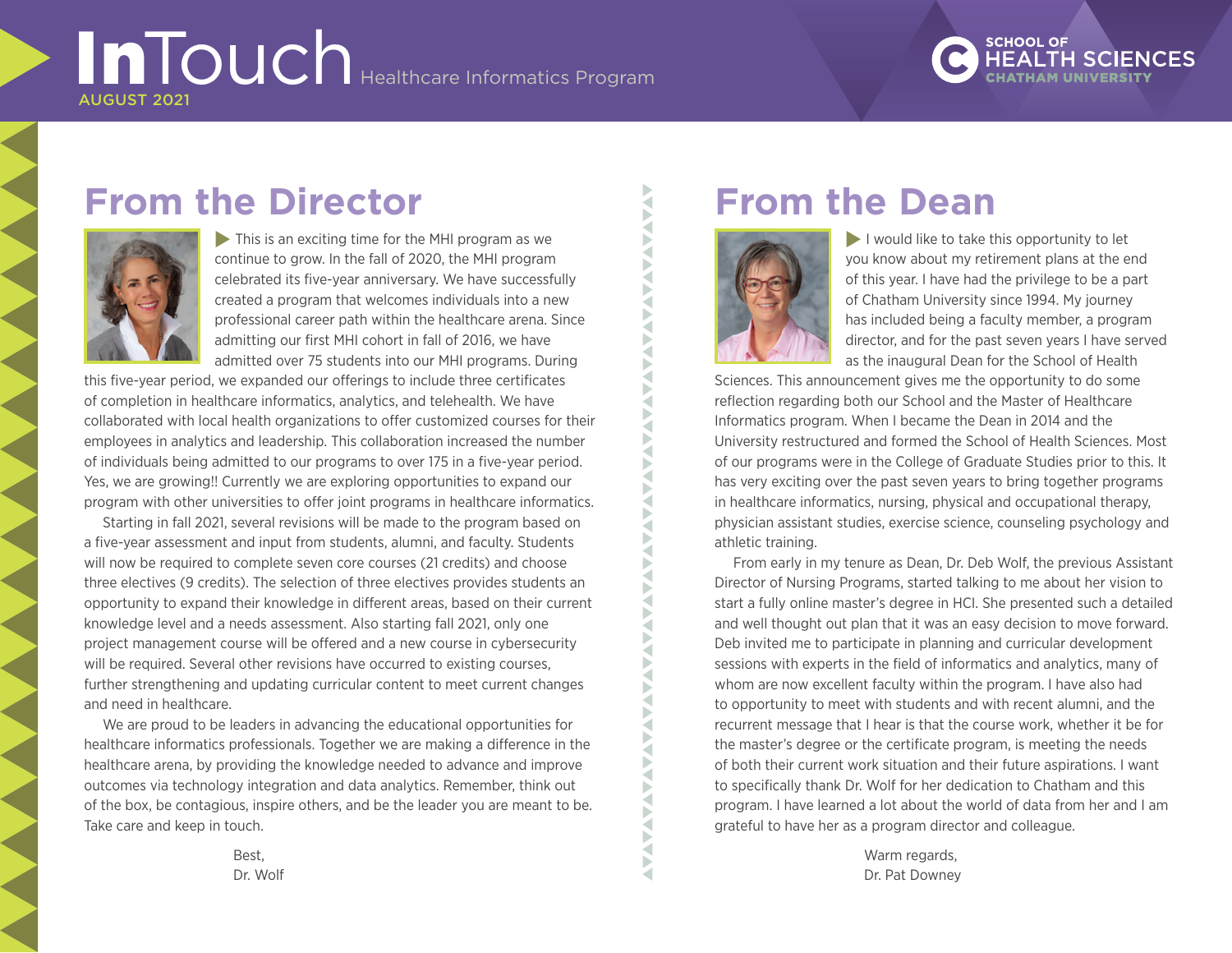# **From the Alumni Chair**



 $\blacktriangleright$  As we move through 2021, we can all reflect on how difficult 2020 has been with the COVID-19 Pandemic. Several families were plagued with illnesses, economic setback, and unpredictable days ahead. The

COVID-19 pandemic promoted the use of telehealth access and has promoted the use of telehealth to deliver acute, chronic, primary, and specialty care. Having had the opportunity to complete my Master of Science in Healthcare Informatics at Chatham University, it gave me the opportunity to embrace the telehealth world and to know that productivity can be as successful virtually as it is in person.

Telehealth is patient-centered and protects patients and physicians, as well as many others. While I was completing my coursework at Chatham, I would have never imagined what was to come in 2020, but I am thankful for the learning experiences and the overall knowledge gained during this time. The program was completed virtually and still today it is presented in a virtual fashion to prepare students to excel in an ever-growing telehealth world of healthcare technology. As the program welcomes another cohort of MHI students; I want to wish all the students and alumni good health and best wishes for a successful rest of 2021.

> Thank you, Sasa Miskovic

#### 

## STUDENT SPOTLIGHT



## **Nicole Natashi, MHI '22**

 $\blacktriangleright$  Nicole Nastasi's true love lies in bone marrow and cellular therapies. After obtaining a biology degree at Saint Francis University, she found her way

into a stem cell specialist position at UPMC Children's Hospital of Pittsburgh. Interestingly, during her eight years at Children's, she received a call from Be The Match that she herself was a bone marrow match for a three-year-old child in Italy. Nicole proudly donated bone marrow in July 2016. As her career interests broadened into health informatics, she transitioned into a clinical informatics role at Allegheny Health Network, focusing on laboratory electronic health

record enhancements and optimizations. Recently, she became Epic certified and moved into a new role that combines both her love for cellular therapy and her passion for informatics where she was hired at Title 21 Healthcare Solutions. Here she will act as a Clinical Software Implementation Specialist that works with bone marrow transplant, cellular therapy, and quality management programs to meet the needs of an integrated software solution.

Outside of work, Nicole plays recreational sports almost every night of the week. She also spends time with her partner (and their animals) camping, hiking, kayaking, and traveling. She shows great desire in perfecting her wood fire pizzas in her backyard while

### **WPA HIMSS: A Collaborative Partner**

 $\blacktriangleright$  The Chatham University MHI program is a gold sponsor of the Western Pennsylvania Chapter of HIMSS (Healthcare Information and Management Systems Society). HIMSS is a global organization that continues to embrace and educate today's healthcare leaders in the transformation of health through information. The WPA HIMSS Chapter provides local forums to discuss issues regarding technology and information systems within a healthcare system. Chatham partners with WPA HIMSS to offer networking educational programs. We look forward to resuming our networking events this fall, so stay tuned for program announcements. To learn more about WPA HIMSS or to become a member of the chapter, visit [westernpahimss.org.](https://www.westernpahimss.org/about/)

To explore HIMSS opportunities at a national level, visit [www.himss.org.](https://www.himss.org/)

# **HIMSS EXAMPLE**

*Since 2017, Chatham's healthcare informatics program has been acknowledged as an* 

*Approved Education Partner (AEP) of HIMSS, as a result of meeting HIMSS's rigorous standards for quality health IT and healthcare education. Chatham joined an exclusive group of organizations authorized to offer HIMSS approved healthcare and health information technology education and training programs that prepare candidates for advanced knowledge in health IT or healthcare. Being an approved AEP provides students a solid foundation to prepare in taking the [CAHIMS](http://www.himss.org/health-it-certification/cahims) or [CPHIMS](http://www.himss.org/health-it-certification/cphims) exam.*

enduring many different friendships hosting parties. Nicole resides in Pittsburgh, PA and can't wait to become a Chatham healthcare informatics graduate in April 2022!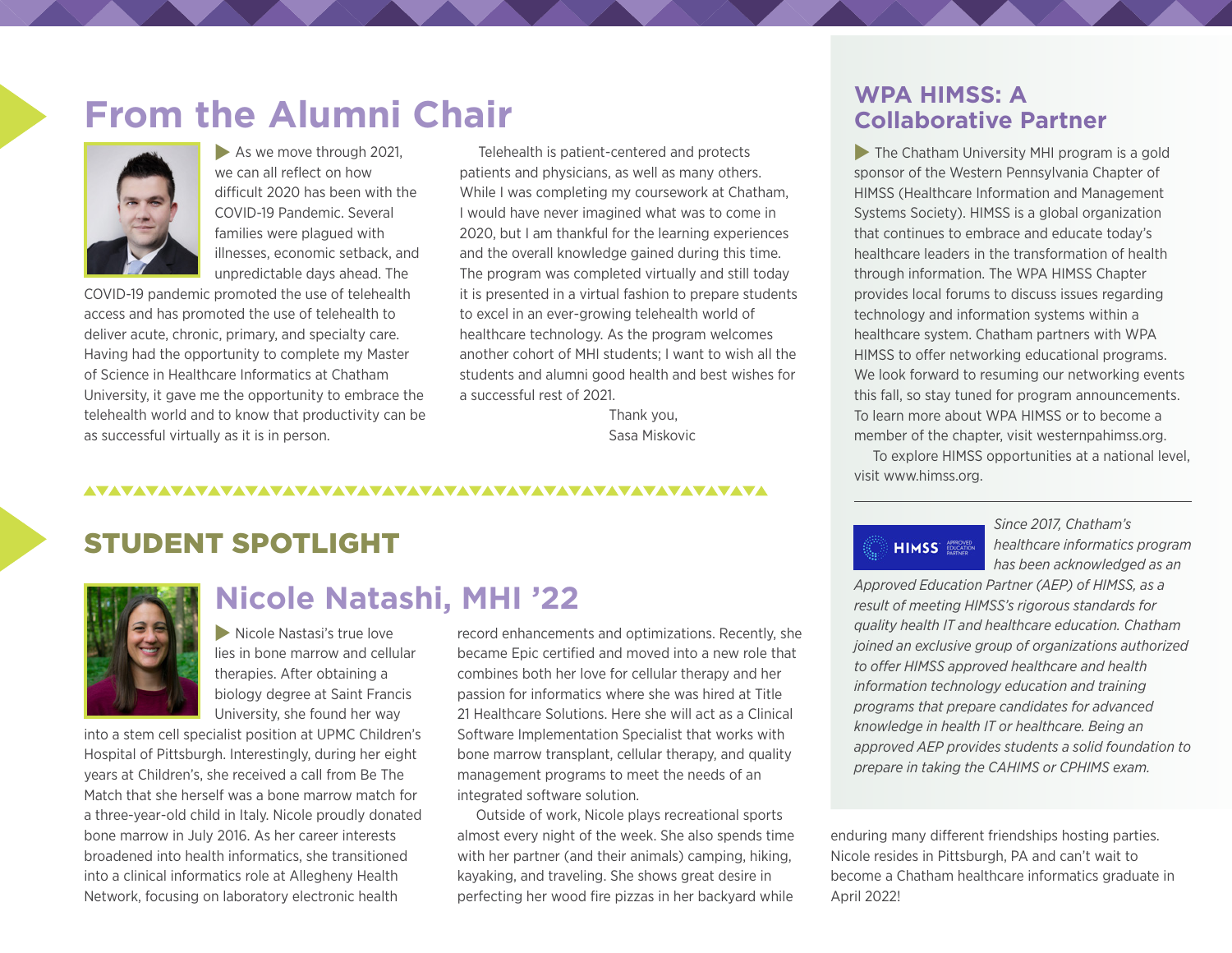## ALUMNI SPOTLIGHT



## **Scott Mattila, MHI '18**

 $\blacktriangleright$  As a young child, Scott grew up in a family of nurses and healthcare professionals. His grandmother was the head RN for the local emergency room,

his mother was a rehabilitation director for adults with special needs, and two aunts were registered nurses. Scott has always had a passion for healthcare, technology, and business. Even at an early age, he spent time volunteering at a nursing home with his family. In his career, Scott worked for the Department of the Army in Europe for three years, leading a major records management project. When returning to the States, Scott worked in an Army medical hospital, where his daughters were born, then moved to Pittsburgh. During this time, Scott received his bachelor's degree in business and information systems, and then in 2013 his Masters in Information Systems Management.

Since returning to Pittsburgh, Scott has held roles from being an IT manager for a health and human services non-profit, an auditor for both major healthcare companies and serving as a leader over Cyber Compliance for an integrated delivery system, where during this time, completed his Master of Science in Healthcare Informatics at Chatham University. Scott enjoys finding the most difficult challenges that face leaders across the technology and security landscape, thinking outside the box, and creating actionable plans to achieve a desired outcome. In 2021, Scott started his own cyber security and IT executive boutique consulting firm. In his spare time, Scott also serves as an adjunct faculty member in the health administration program and

#### 



### **Diversity and Inclusion Council**

In April 2019, Aaron Thomas, MHI '21 was selected to join the Diversity and Inclusion Council at Chatham University. During that time, he thoroughly enjoyed his time as a council member! One of the highlights of his tenure included access to a 7-day antiracist training. This course was created in response to the murder of George Floyd and protests that followed. He experienced and learned about the history of injustices

experienced by Black Americans and how we can use this knowledge to better our actions.

Another highlight he recalls was receiving tickets to the Steel City Step Show, where groups from around Pittsburgh competed in a night of stepping, a dance style rooted in Black history. This was prior to the COVID-19 pandemic, so it was a great night for groups from other universities and community groups to come together at Soldiers & Sailors Memorial Hall in Oakland.

Since he graduated this spring, there is at least one opening on the council for a student from the MHI program. The council would like more graduate students to join, so feel free to reach out to Aaron if you have any questions at [aaron.thomas995@gmail.com](mailto:aaron.thomas995@gmail.com). If you are interested in representing the MHI program, please reach out to Dr. Wolf at [dwolf@chatham.edu](mailto:dwolf@chatham.edu)

sits on the MHA advisory board for the Duquesne University Rangos School of Health Sciences. For fun, Scott enjoys spending time with his wife and twin daughters, golfing and most importantly, enjoying time camping. Working and being a part of the ongoing transformation of healthcare has been a true honor of his life. The future is bright and as Walt Disney said, "It's kind of fun to do the impossible."

### **Student Achievements**

#### **Jennifer Cookingham, MHI '22**

Jennifer was awarded the HIMSS Foundation Master's Scholarship. Jennifer has been invited by HIMSS to attend the 2021 Global conference in Las Vegas this fall to be recognized and to receive the scholarship in person. Congratulations Jennifer!

### **Alumni Achievements**

#### **Madeline Hanes, MHI '19**

Madeline was featured in *Pittsburgh Magazine's,* Excellence in Nursing 2020 issue as an honorable mention in the Emerging Leader category. While navigating the new world of COVID was challenging, her team successfully implemented their EHR into a newly acquired Hospital system. In addition, she has expanded her role to being responsible for not just their Hospital EHR but her



Office EHR application as well. As for her family, she is excited to have a new addition coming to in June, a female German Shepard named Wilma! She enjoyed skiing this past winter and will be hitting up the lake/river to jet ski this summer.

Thank you!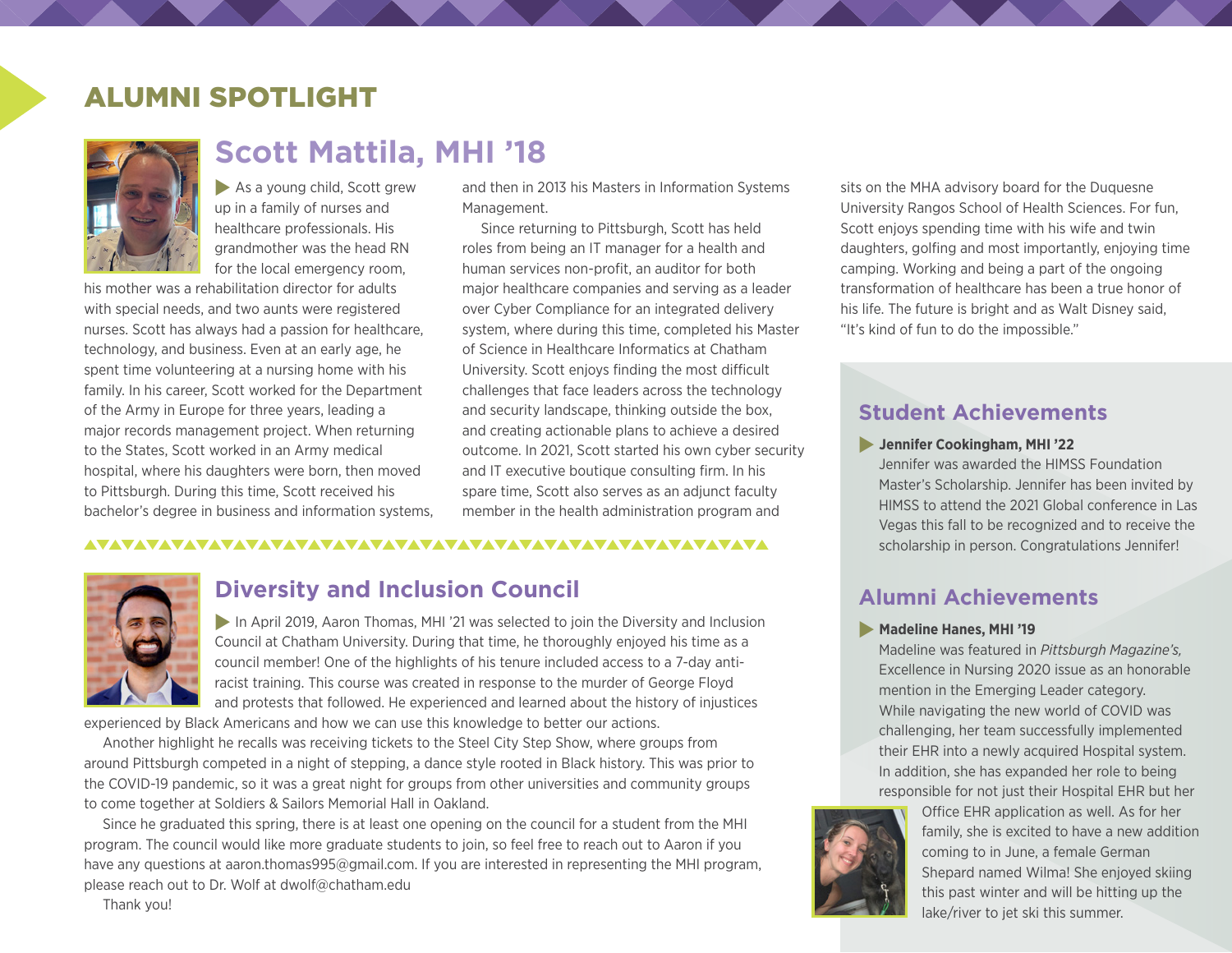## ADJUNCT FACULTY PROFILES

## **Meet Donna Haid**



**Donna Haid, MSN, BS,** RN-BC has supported the informatics program since inception in 2015. Currently employed as a Clinical Product Analyst-Lead for UPMC Insurance Services.

Ms. Haid is a graduate of Jameson Memorial Hospital School of Nursing where she obtained her diploma in 1985. Ms. Haid continued her education and received her Bachelor of Science in Nursing in 2003 from Penn State University and completed her Master of Science in Nursing Informatics in 2013 from Walden University.

Ms. Haid maintains her current Registered Nursing license in the state of Pennsylvania and her board certification in nursing informatics from American Nurses Credentialing Center (ANCC). She is a member of American Nurses Association (ANA), Sigma Theta Tau (STT), American Nursing Informatics Association (ANIA) and Healthcare Information and Management Systems (HIMSS). She previously served a 6-year term on the Butler County of Chamber Leadership Board where she assisted the facilitation of developing leaders in her community.

Following her graduation from nursing school, Ms. Haid obtained position as a registered nurse with Armstrong Memorial Hospital as a staff nurse in the critical care and telemetry unit. She then accepted a position as a home health nurse. She cross trained to obstetrics to assist caring for infants and antepartum mothers during this time.

Ms. Haid then accepted a registered nurse position on a telemetry unit at Butler Memorial Hospital. While at Butler Memorial Hospital, she assisted with the development of the electronic documentation system and worked in the quality/ regulatory department, where she assisted in maintaining the organization's readiness for Department of Health and Joint Commission surveys. In 2007, she accepted the position as the Clinical Informatics Manager. Here, she would develop a team of front-line staff to streamline the documentation for nursing and reduce repetitive questions for patients. During this time, Ms. Haid successfully led the organization to achieving Meaningful Use Stage 1 and 2. She then accepted the position of Director of Emerging Payment Reform, where she was tasked to reduce the organization's risk for penalties and improve opportunities for pay for performance. The main focus was on reducing the risk of readmissions by collaborating with providers who care for patients after discharge eliminating the readmission penalty for the organization.

Ms. Haid has a vast experience of nursing encompassing over 30 years. She attended the University of Michigan Lean Healthcare Certification program. She has developed master prepared courses for Chatham University and is n adjunct faculty within the MHI program. She was a speaker at the 2012 MUSE International Conference. In 2014, she was recognized as Butler County Employee of the Year.

We are honored to have Ms. Haid supporting our program and influencing our students to be leaders in healthcare informatics. Thanks Ms. Haid, for all you do. Chatham greatly appreciates your knowledge, expertise, and support.

## **Welcome Dr. Todd Price**



 $\blacktriangleright$  Todd Price has been involved in health care for the past 16 years, most recently working with hospitals in developing their data analytics capabilities. Some of the projects he's had an impact with are the *Except for Six* documentary, 'Have

you Had the Talk' campaign, Meaningful Use rollouts, St. Luke's South African hospice outreach, and the new US Veteran's hospice education service. In addition, Todd actively serves on numerous state and national groups in terms of shaping health care direction.

Previously, Todd has worked through the consulting group, Yellow DUX as a health care thought leader to hospitals and national product accounts. Other experiences in healthcare include bio-medical business development for the American Red Cross; service marketing for Pilgrim Manor Retirement Community; community outreach for Spectrum Health Medical Group and product marketing for Elsevier Health Science's Clinical Practice Management division.

Formally a Chippewa undergrad from Central Michigan University, Todd went onto Eastern Illinois University for his Master of Education and Ferris State University for his Master of Business Administration. His Ph.D. work at Walden University in information systems management focused on E-commerce and telehealth applications in health care. With whatever time is left in the day easily becomes consumed with three children (ages 18, 16, & 15), a slobbery labradoodle, and a beautiful wife of 20 years.

To support our program, Dr. Price joined our adjunct faculty team in the summer of 2021. He has been instrumental in designing course content for a new course titled HCI 586 Cybersecurity starting fall of 2022. Welcome Dr. Price, we look forward to working with you.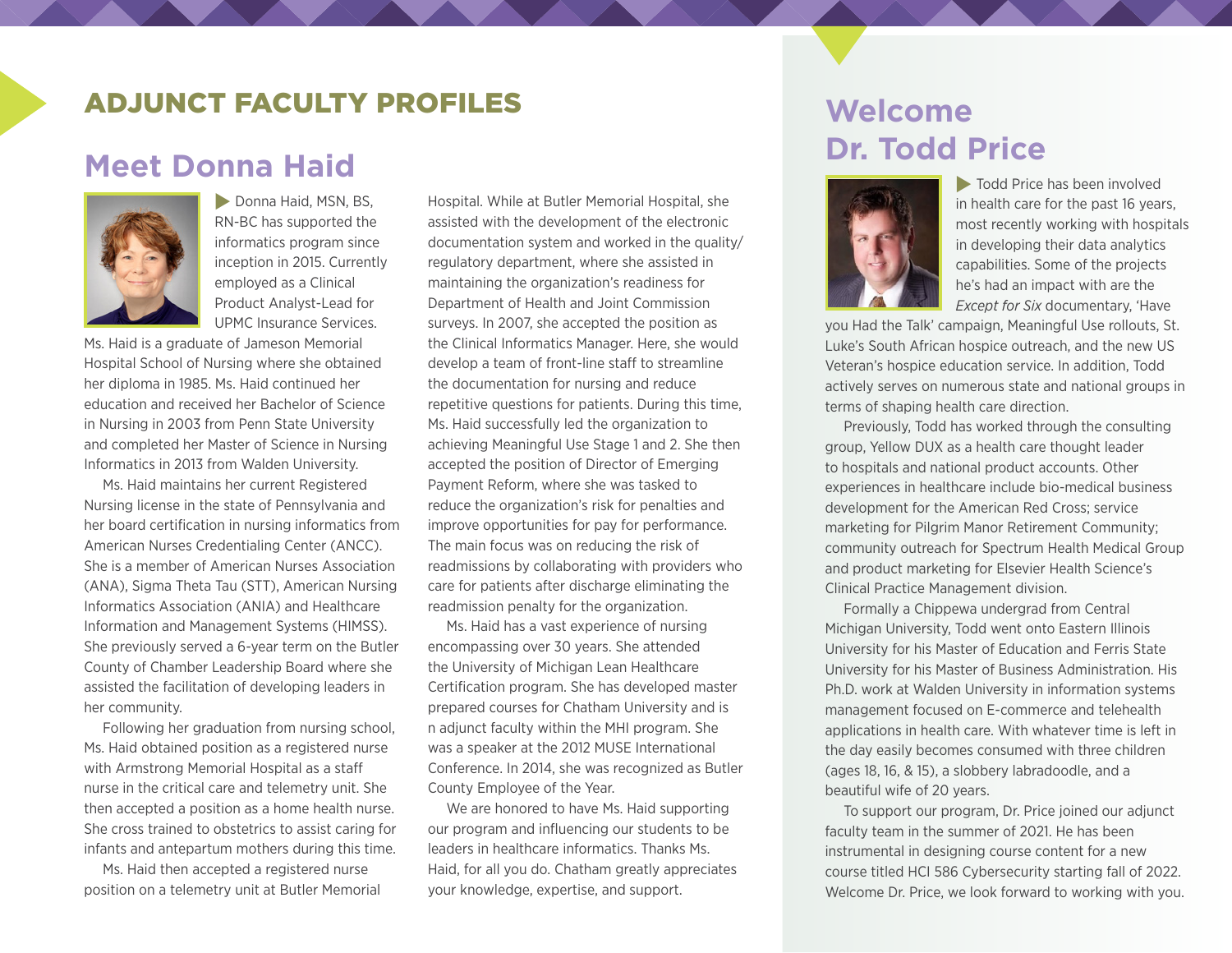# **The Debra Wolf Healthcare Informatics Student Award**

**A**s a gift to Dr. Debra Wolf and the healthcare informatics program, the Class of 2018 orchestrated a scholarship in which each graduate collectively agreed to donate funding up to an annual total of \$1,000 to support current students in the program with their education. As a gift to Dr. Wolf, the Class of 2018 were embraced by how much time and knowledge she has put into the healthcare informatics program, to past and current students of the program, and overall, to the University.

### **Support Our Future**

As the profession of healthcare informatics continues to expand, so does the need for qualified professional who understand the world of healthcare informatics and the impact on patient outcomes. We need your support to continue offering students a financial **award to continue through the program.**  The award was developed to support students in their professional growth and to influence healthrelated outcomes using information and technology. By donating, you are supporting students interested in a healthcare informatics profession. Over time, with your support, we hope to increase the number of students and amount of funds raised to offer additional financial support to students excelling in the program. A gift of any amount benefits our students. You can make a gift possible through our secure online giving site by visiting **[chatham.edu/give/mhistudentaward](http://chatham.edu/give/mhistudentaward)**. We thank you in advance for any support you can offer.

#### **2020 Donors**

Annette Aho, MHI '19 Madeline Hanes, MHI '19

### **Dr. Wolf 2021 Student Award Recipients**



#### **Jean Wilner Augustin**

Jean Wilner Augustin was initially accepted into the Certificate of Completion in Healthcare Informatics program, where he successfully completed the program requirements, then transferred into the Master of Science in Healthcare Informatics program. Jean Wilner is very passionate about learning new skills and desires to make a difference in his community. Jean Wilner has learned through experience the importance of using data to transform lives. His

goal is to leverage technology and health data to improve patient outcomes. Jean Wilner is also very zealous in helping others reach their full potential. After graduating from Chatham University, he is hoping to create a non-for-profit organization in Haiti to support those who are in need and bring hope to the orphans and the least fortunate. Jean is currently employed at UPMC and recently became a father on February 16, 2021 to a baby boy named Benaiah James Augustin.



#### **Bevin McVey**

Bevin McVey is a passionate healthcare professional who has a broad experience in many aspects of healthcare delivery and administration. Having the greatest admiration for her grandparents and the wisdom they held, Bevin started her healthcare career focused on the aging populations by working while in high school at a skilled nursing facility (SNF). This passion for healthcare led her to pursue a Bachelor of Science in Health Administration

with a minor in gerontology from Quinnipiac University.

Since graduating with honors, Bevin has pursued ever expanding roles within healthcare. After working at a behavioral health unit that focused on traumatic brain injuries during college, Bevin started her career at a hospice in central Texas. Using these experiences and skills gained, Bevin obtained a position at a 404 bed SNF, working her way up to the Assistant Administrator position. She accepted another position at a New York state SNF, working her way up to being the Licensed Administrator for a SNF.

Bevin currently has a position with a major payer as a healthcare consultant, focusing on value-based reimbursement for large hospital systems. This position exposed Bevin to a wealth of healthcare information and data, allowing her to apply her past administrative experience and exposure to clinical experts to connect the dots in the healthcare delivery process and aid her in developing action plans to address care continuum delivery issues. Bevin is pursuing her MHI degree to expand her data management and informatics skills, and expects to graduate in December 2022.